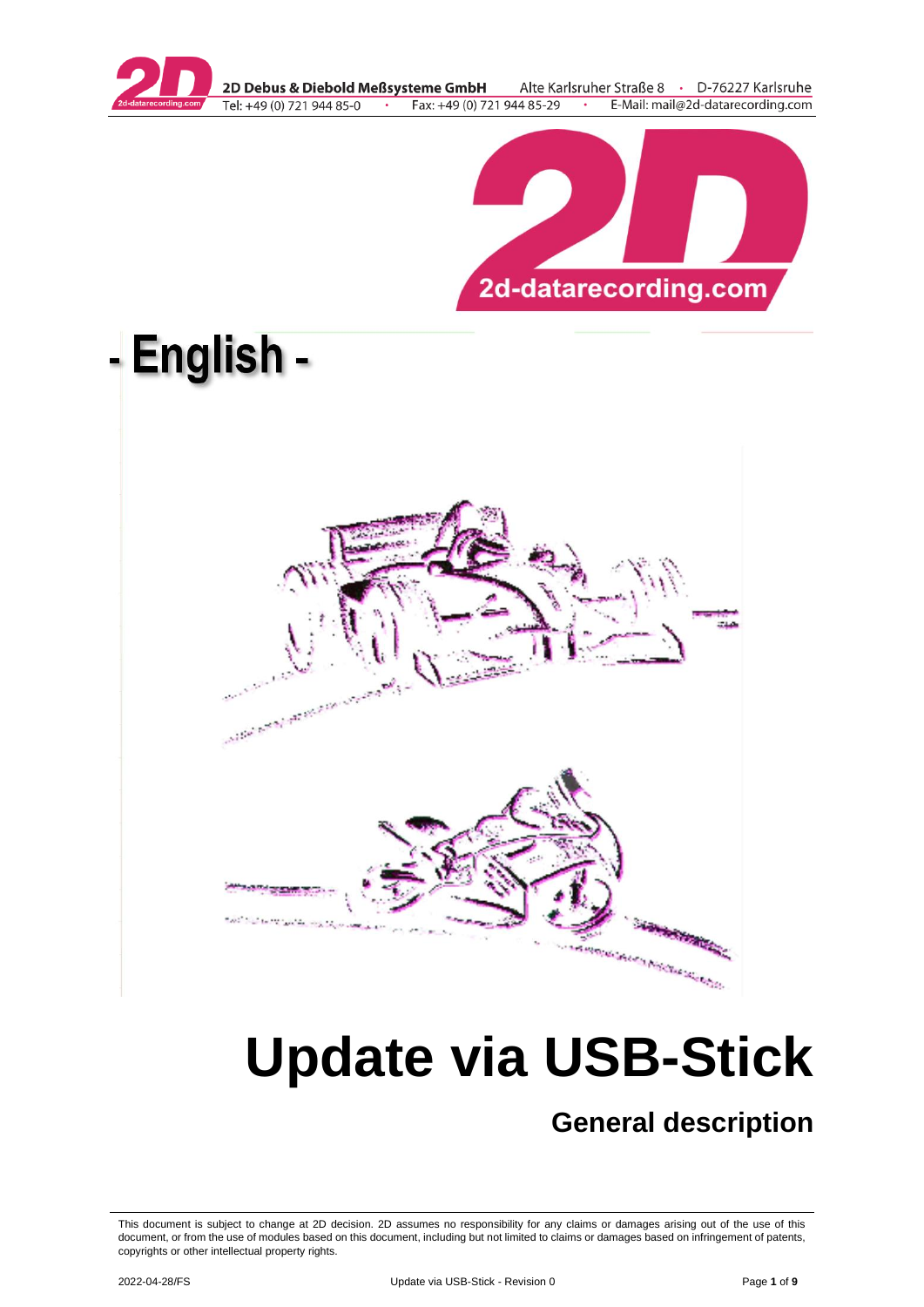

**2D Debus & Diebold Meßsysteme GmbH** Alte Karlsruher Straße 8 · D-76227 Karlsruhe<br>Tel: +49 (0) 721 944 85-0 · Fax: +49 (0) 721 944 85-29 · E-Mail: mail@2d-datarecording.com E-Mail: mail@2d-datarecording.com

# <span id="page-1-0"></span>**1 Table of content**

| 3.1 |  |  |  |
|-----|--|--|--|
|     |  |  |  |
|     |  |  |  |
|     |  |  |  |
|     |  |  |  |

This document is subject to change at 2D decision. 2D assumes no responsibility for any claims or damages arising out of the use of this document, or from the use of modules based on this document, including but not limited to claims or damages based on infringement of patents, copyrights or other intellectual property rights.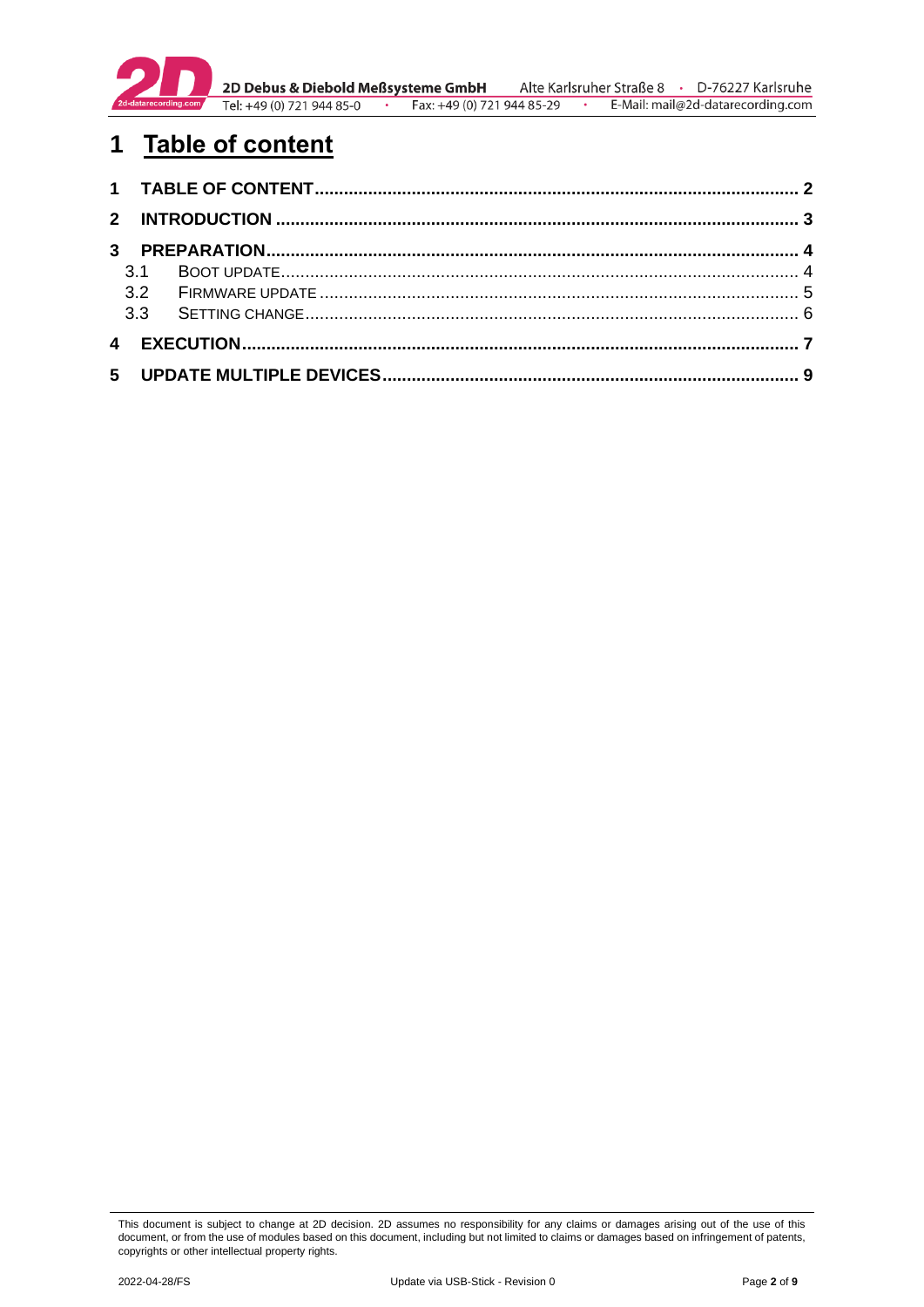

2D Debus & Diebold Meßsysteme GmbH Alte Karlsruher Straße 8 · D-76227 Karlsruhe Fax: +49 (0) 721 944 85-29 Tel: +49 (0) 721 944 85-0  $\cdot$ E-Mail: mail@2d-datarecording.com

# <span id="page-2-0"></span>**2 Introduction**

Beside logging on USB-Stick it can also be used for updating firmware, updating and/or applying "general" setting of modules with USB-port (**Sticklogger** and **DashTFT**).



# **Further information:**

- All features (logging, firmware update, boot update and setting change via USB-Stick can be done in one step or in separate steps.
- All **Stickloggers** and **DashTFT** can be updated via USB-Stick

**The advantage of update firmware and boot via USB-Stick is the safest and quickest way of firmware and boot update.**

**It is also possible to update multiple modules of same type one after another with same boot, firmware or setting!**

## **Important information**

- When changing setting via USB-Stick only one "general" setting can be
- used for the modules to be updated!
- Any specific setting adjustments (e.g., using different name for devices) must be done individually via *WinIt*!

## Update order:

Boot  $\rightarrow$  FW  $\rightarrow$  Setting



## **Important information**

After boot and firmware update the setting of the module is not applied automatically!

Please save setting from WinIt before updating boot or firmware!



## **Important information**

The user must always make sure that the files used for the updates are suitable for the hardware to be updated!

Before executing the update via 2D-USB-Stick (which is normally used for recording data), the respectively used files are just copied on USB-Stick and renamed.

This document is subject to change at 2D decision. 2D assumes no responsibility for any claims or damages arising out of the use of this document, or from the use of modules based on this document, including but not limited to claims or damages based on infringement of patents, copyrights or other intellectual property rights.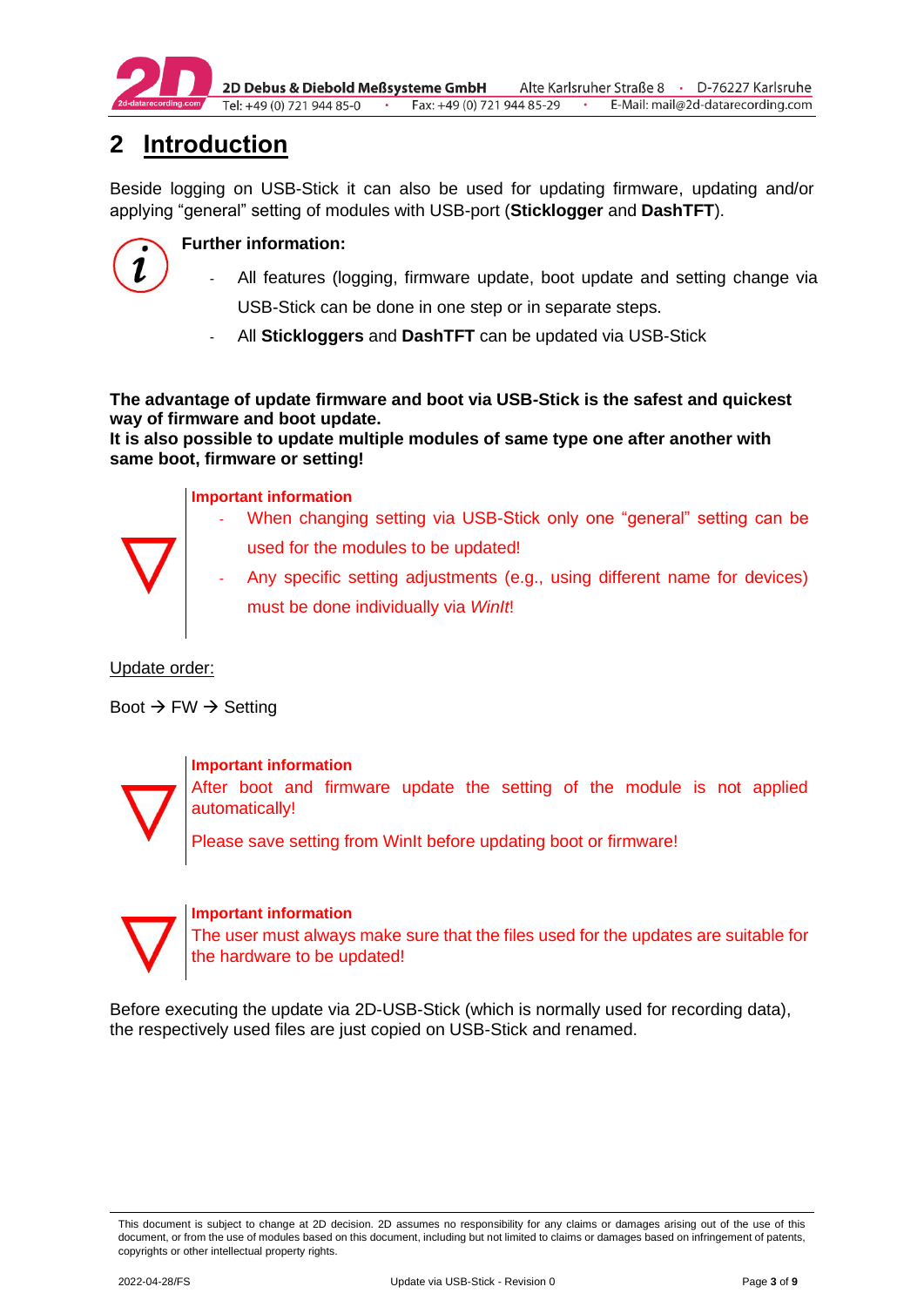

2D Debus & Diebold Meßsysteme GmbH Alte Karlsruher Straße 8 · D-76227 Karlsruhe Tel: +49 (0) 721 944 85-0 · Fax:  $+49(0)$  721 944 85-29 · E-Mail: mail@2d-datarecording.com

# <span id="page-3-0"></span>**3 Preparation**



#### **Further information:**

- Updating the boot, firmware and setting can be done in one step or in separate steps.
- File extensions are may not shown at your computer

#### **Important information**

After boot and firmware update the setting of the module is not applied automatically!



- Please save setting from WinIt before updating boot or firmware or also apply setting via USB-Stick
- The user must always make sure that the files used for the updates are suitable for the hardware to be updated!

#### <span id="page-3-1"></span>*3.1 Boot update*

1. Plugin 2D-USB-Stick (which is normally used for recording data) and open browser window of 2D-USB-Stick



2. Copy the boot file B\_xxxx.hex to 2D-USB-Stick



3. Rename copied boot file to Boot\_upd.hex



This document is subject to change at 2D decision. 2D assumes no responsibility for any claims or damages arising out of the use of this document, or from the use of modules based on this document, including but not limited to claims or damages based on infringement of patents, copyrights or other intellectual property rights.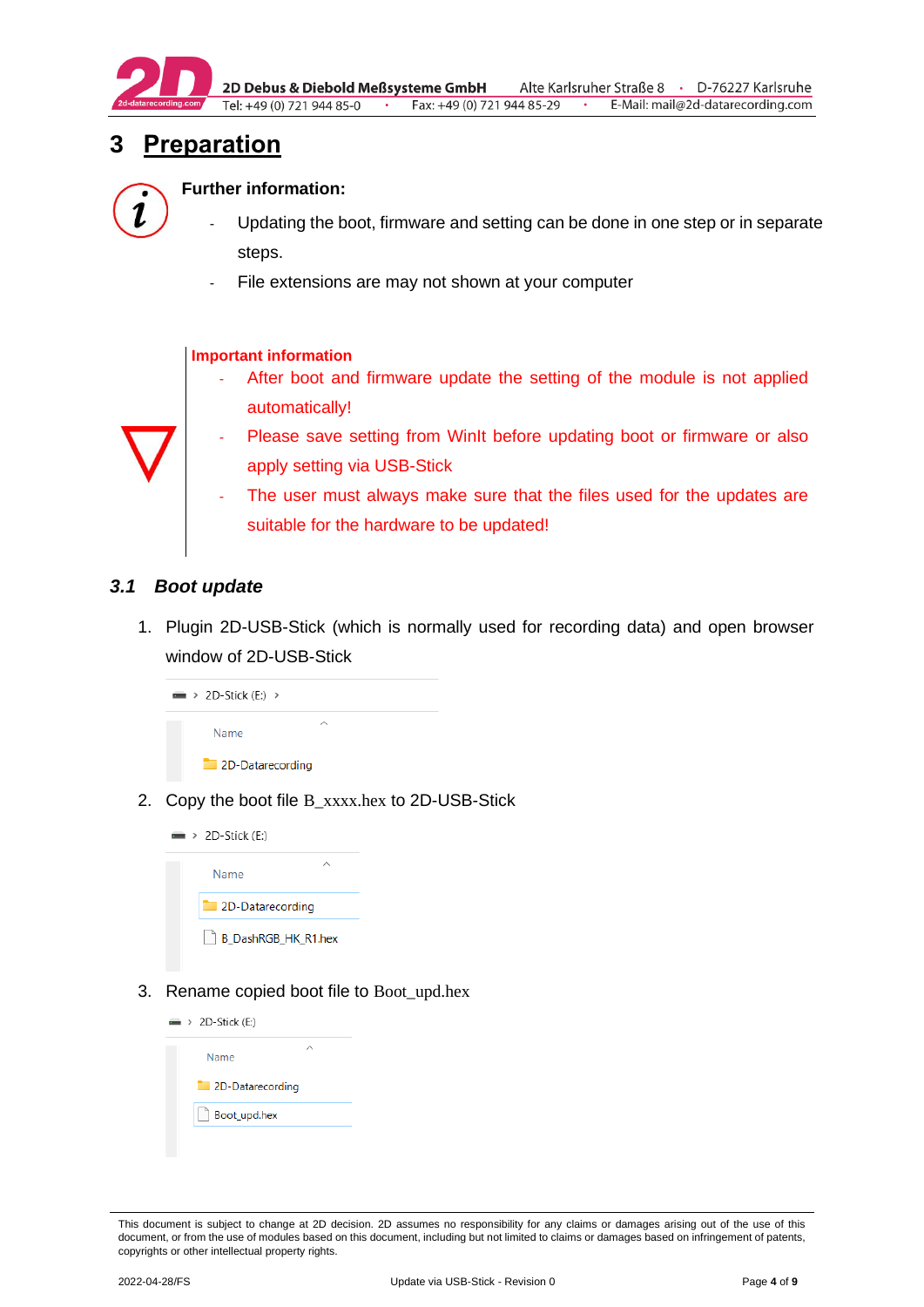

#### <span id="page-4-0"></span>*3.2 Firmware update*

1. Plugin 2D-USB-Stick (which is normally used for recording data) and open browser window of 2D-USB-Stick



2. Copy the firmware file (.hex or .ser) to 2D-USB-Stick



3. Rename copied firmware file to FW\_upd

| $\Rightarrow$ > 2D-Stick (E:) > |  |
|---------------------------------|--|
| Name                            |  |
| 2D-Datarecording                |  |
| FW_upd.hex                      |  |
|                                 |  |

This document is subject to change at 2D decision. 2D assumes no responsibility for any claims or damages arising out of the use of this document, or from the use of modules based on this document, including but not limited to claims or damages based on infringement of patents, copyrights or other intellectual property rights.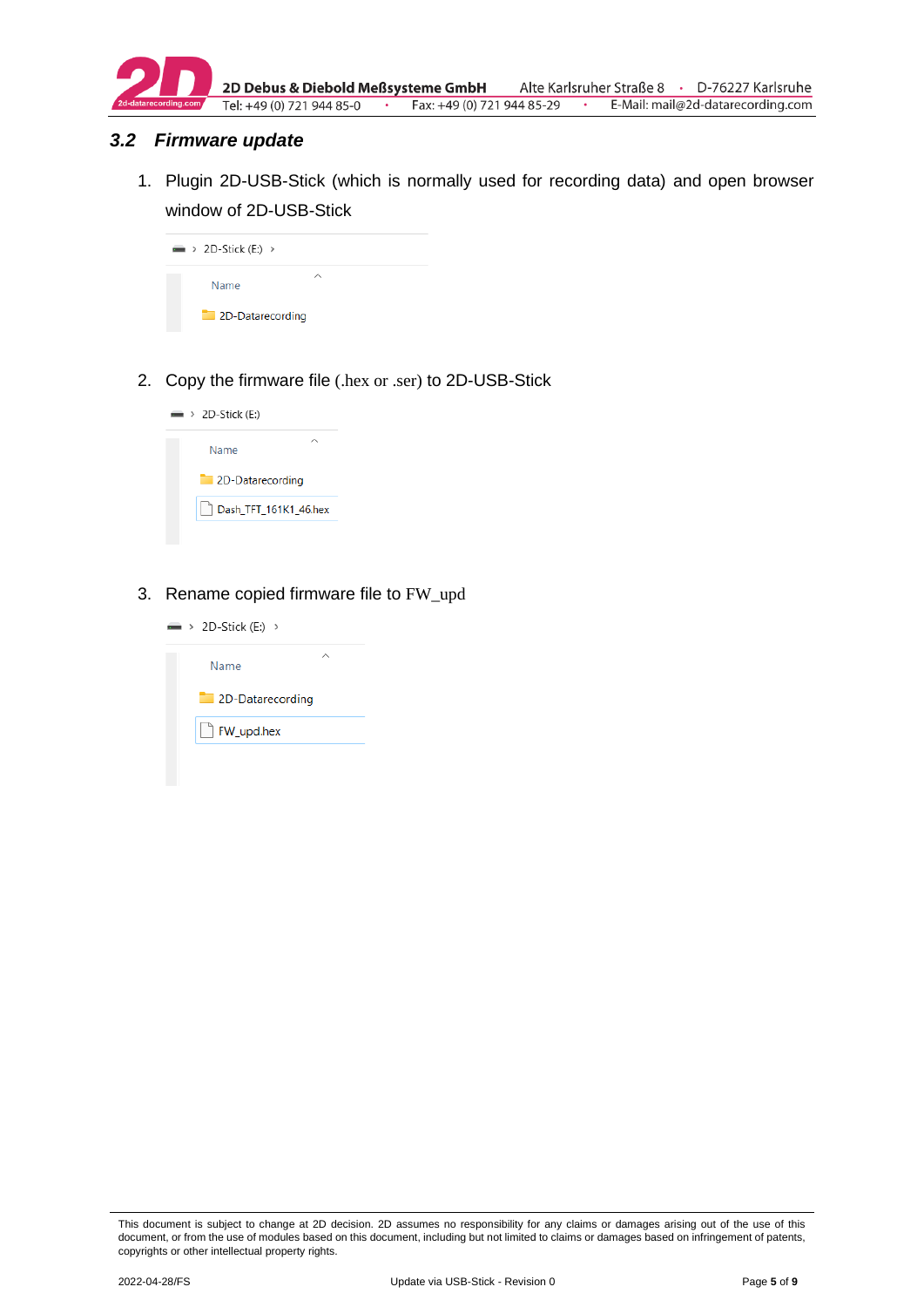

# <span id="page-5-0"></span>*3.3 Setting change*





- When changing setting via USB-Stick only one "general" setting can be used for the modules to be updated!
- Any specific setting adjustments (e.g., using different name for devices) must be done individually via *WinIt*!
- 1. Read in system via USB-cable to WinIt
- 2. Select the module to be updated (e.g., DashTFT) in system tree and save setting to computer via *File* → *Save device in file*
- 3. Plugin 2D-USB-Stick (which is normally used for recording data) and open browser window of 2D-USB-Stick



4. Copy the setting file (.LDD) to 2D-USB-Stick



5. Rename copied setting file to SetUp.LDD



This document is subject to change at 2D decision. 2D assumes no responsibility for any claims or damages arising out of the use of this document, or from the use of modules based on this document, including but not limited to claims or damages based on infringement of patents, copyrights or other intellectual property rights.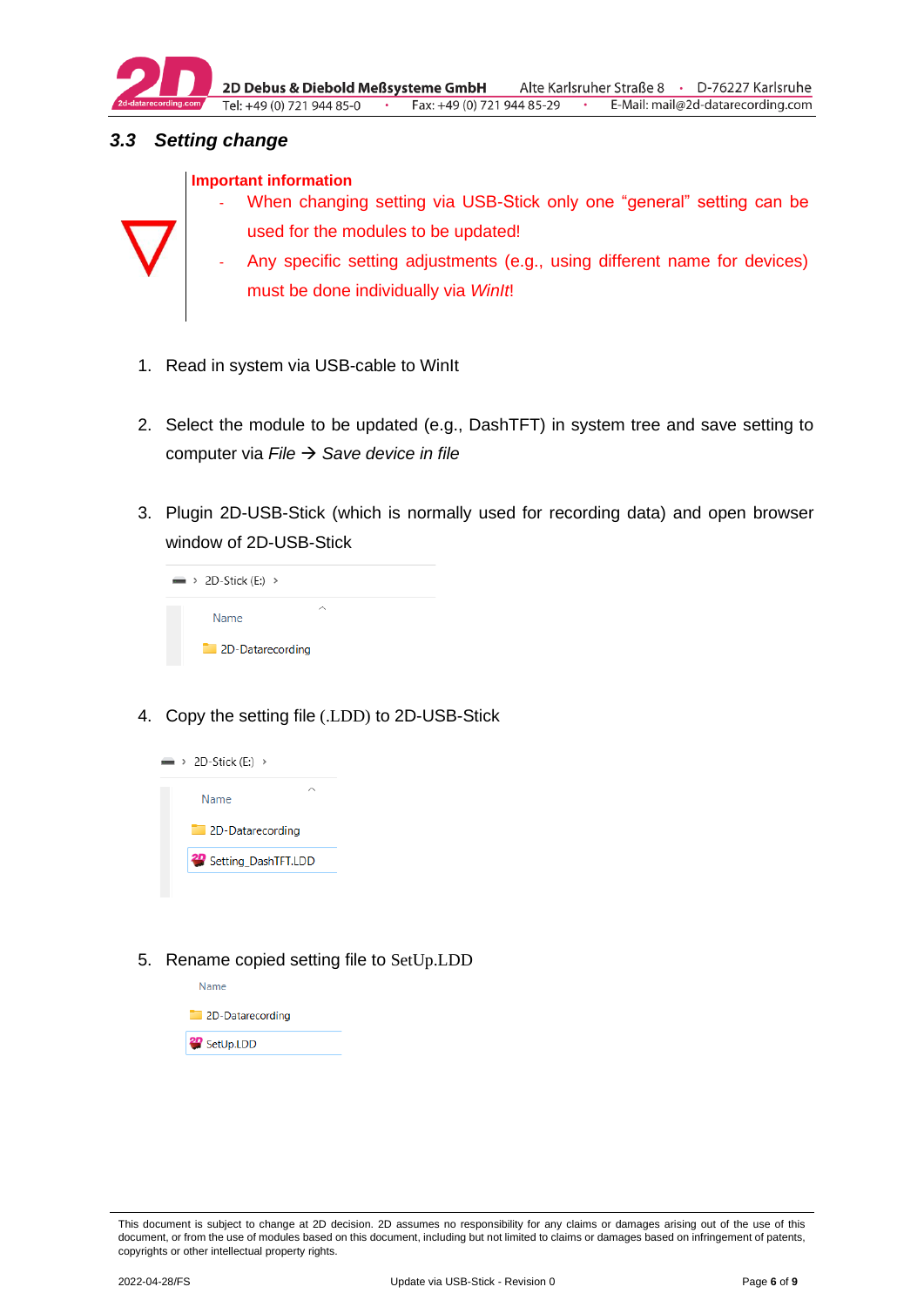

# <span id="page-6-0"></span>**4 Execution**

### **Important information**

- After boot and firmware update the setting of the module is not applied automatically!
- Please save setting from WinIt before updating boot or firmware or also apply setting via USB-Stick
	- The user must always make sure that the files used for the updates are suitable for the hardware to be updated!

After all required files are copied to the 2D-USB-Stick now the update and setting change via 2D-USB-Stick can be executed:

- 1. Ensure stable power supply of module to be updated
- 2. Unplug module to be updated from system to completely switch-off
- 3. Insert prepared 2D-USB-Stick into USB-port of module to be updated
- 4. Power the module to be updated via CAN-connection because at USB-port the prepared 2D-USB-Stick is plugged in
- 5. Wait until all updates are finished **Sticklogger**: Finished if LED blinking green again **DashTFT:** Finished if display switched on normally again
- 6. Unplug 2D-USB-Stick and read in system to *WinIt*
- 7. Check at tab *Version* if new boot/firmware were successfully updated
- 8. If also setting file was on 2D-USB-Stick, check if setting was updated correctly

This document is subject to change at 2D decision. 2D assumes no responsibility for any claims or damages arising out of the use of this document, or from the use of modules based on this document, including but not limited to claims or damages based on infringement of patents, copyrights or other intellectual property rights.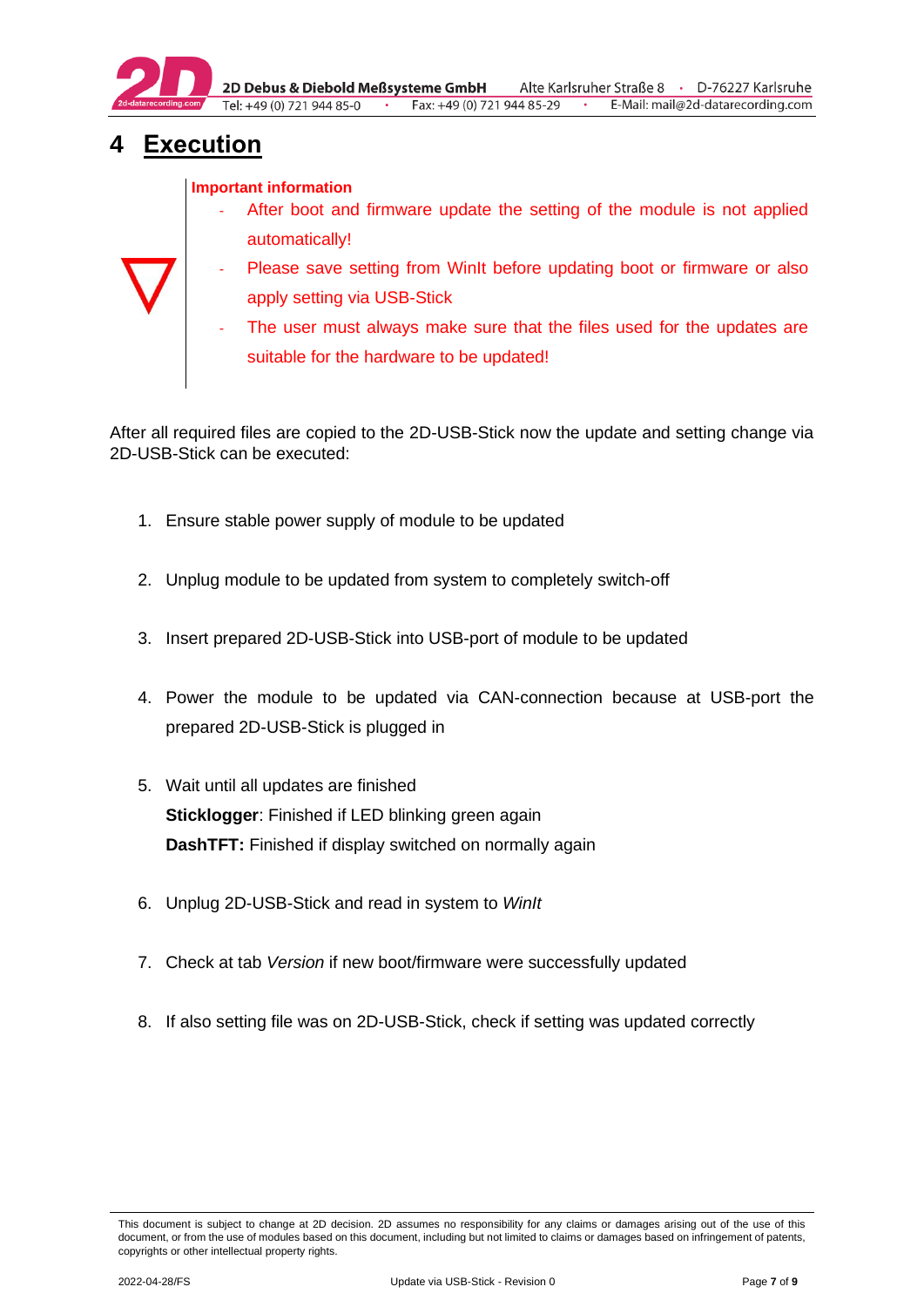

9. Plug 2D-USB-Stick into computer and check if alle files are renamed with "!" like following and if respective txt files were created:

| $\rightarrow$ 2D-Stick (H:) |   |
|-----------------------------|---|
| Name                        | ⌒ |
| 2D-Datarecording            |   |
| BOOT_Up!.hex                |   |
| ■ BOOT_Upd.txt              |   |
| FW_Up!.hex                  |   |
| ■ FW_Upd.txt                |   |
| <b><i>setUl.LDD</i></b>     |   |



#### **Further information:**

- Adding "!" to file names prevents that if USB-Stick is plugged into a device for recording, that updates are executed again.
- Inside txt file the update information is stored and if update was successful
- 10. Delete all files from 2D-USB-Stick (leave folder 2D-Datarecording for recording data)

## **2D-USB-Stick can now be used for recording again!**

This document is subject to change at 2D decision. 2D assumes no responsibility for any claims or damages arising out of the use of this document, or from the use of modules based on this document, including but not limited to claims or damages based on infringement of patents, copyrights or other intellectual property rights.